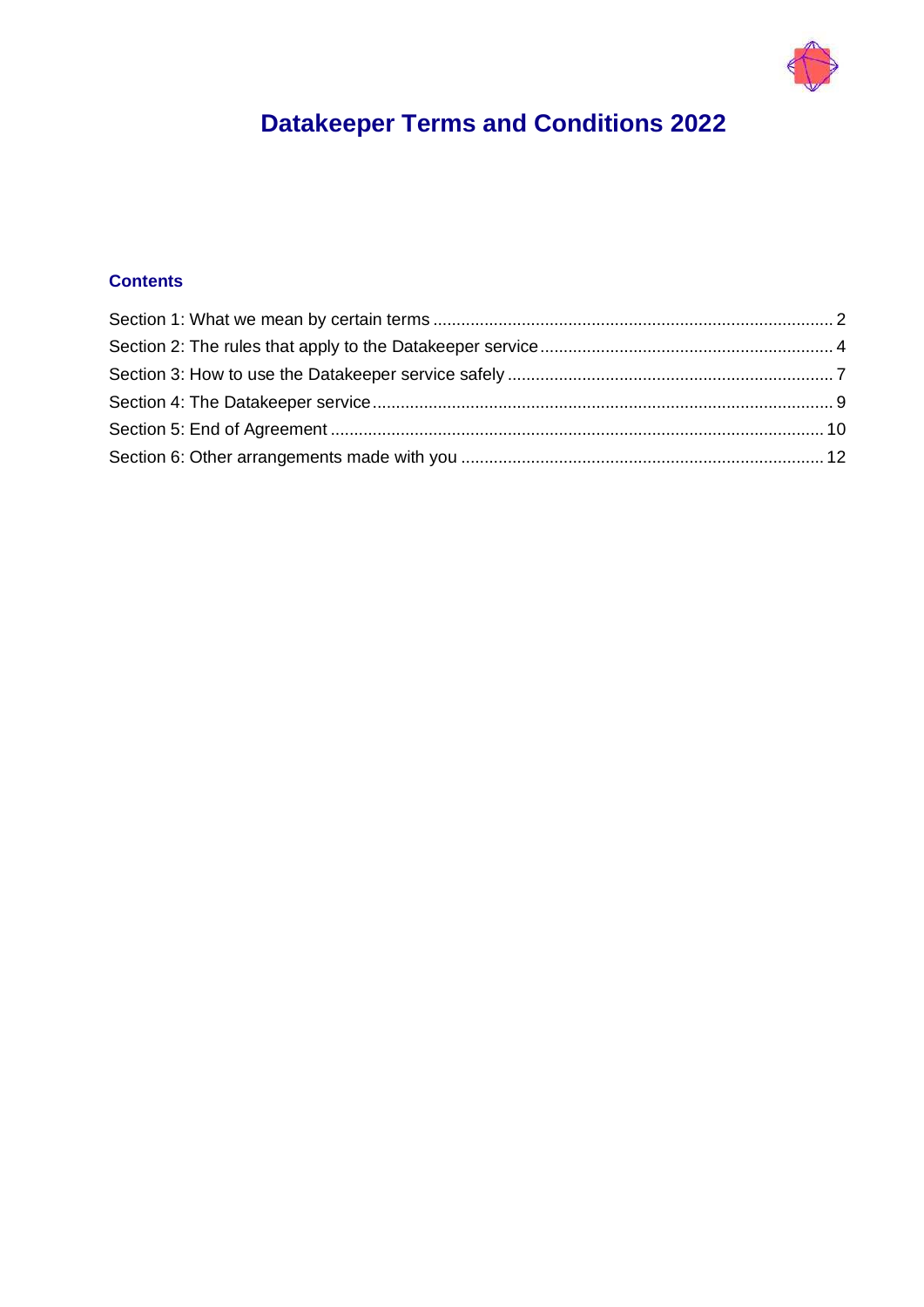# <span id="page-1-0"></span>**Section 1: What we mean by certain terms**

In the Agreement and these Terms and Conditions, we use certain terms that have a specific meaning. We highlight these below.

| App                                | the application that you can use to access the<br>Datakeeper service.                                                                                                                                                    |
|------------------------------------|--------------------------------------------------------------------------------------------------------------------------------------------------------------------------------------------------------------------------|
| Security code                      | a secret personal login code for the App.                                                                                                                                                                                |
| <b>Biometric</b><br>characteristic | a physical characteristic of a natural person, such as a fingerprint, that<br>is stored/registered on a designated Device which you can use to<br>authenticate your identity if we have agreed this with you.            |
| Data                               | the data that you request from the Disclosing Parties and send to the<br>Receiving Parties via the Datakeeper.                                                                                                           |
| Datakeeper                         | your personal environment where you can use the Datakeeper service<br>and other additional services, provided your Device is suitable for that<br>purpose.                                                               |
| Datakeeper service                 | the service that enables you to use your Datakeeper, download data<br>you receive from Disclosing Parties and share that data with Receiving<br>Parties at your discretion.                                              |
| Information                        | all notices, confirmations, documents, Terms and Conditions (as<br>amended), product terms and conditions (as amended), manuals,<br>instructions, and statements or commercial communications that we<br>provide to you. |
| <b>Receiving Party</b>             | the party to whom you send your Data from your Datakeeper.                                                                                                                                                               |
| Agreement                          | all agreements for the use of the Datakeeper service between us and<br>you, including these Terms and Conditions and rules.                                                                                              |
| Device                             | a device registered with us - such as your mobile phone - which you can<br>use to access Datakeeper.                                                                                                                     |
| You/Client:                        | the person with whom we have entered into the agreement. Thus, when<br>we refer to 'you' or 'your,' for example in our Datakeeper service, we<br>mean the person accessing the service.                                  |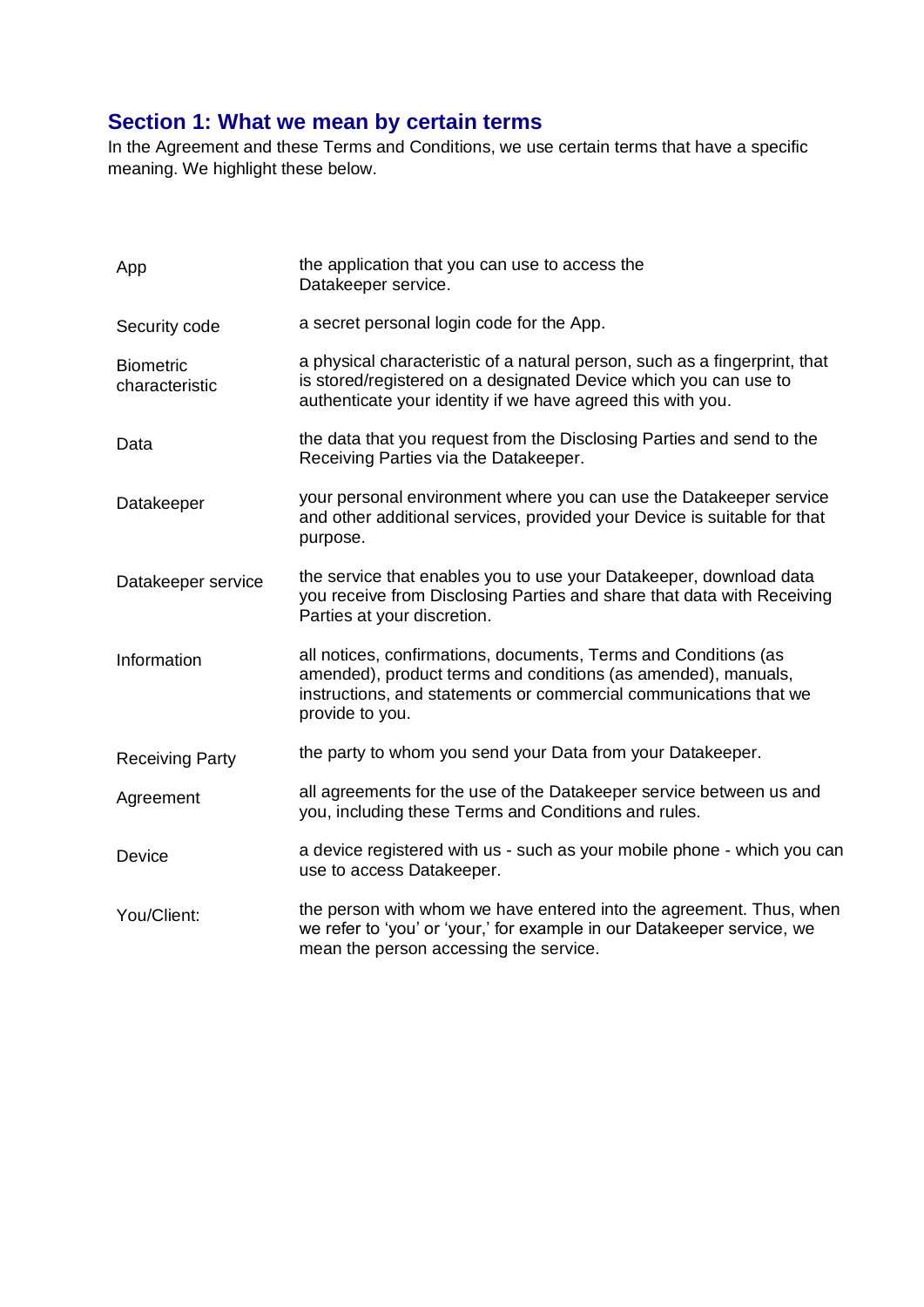

| <b>Disclosing Party</b> | the party that sends you the Data you have requested to<br>your Datakeeper.                                                                                                   |
|-------------------------|-------------------------------------------------------------------------------------------------------------------------------------------------------------------------------|
| <b>Rules</b>            | the rules, manuals, directions, instructions, requirements,<br>and restrictions governing the use of Datakeeper as posted<br>on the App or communicated to you in other ways. |
| Terms and<br>Conditions | These Datakeeper Terms and Conditions 2022                                                                                                                                    |
| We/Rabobank             | Coöperatieve Rabobank U.A., having its registered<br>office in Amsterdam, the Netherlands.                                                                                    |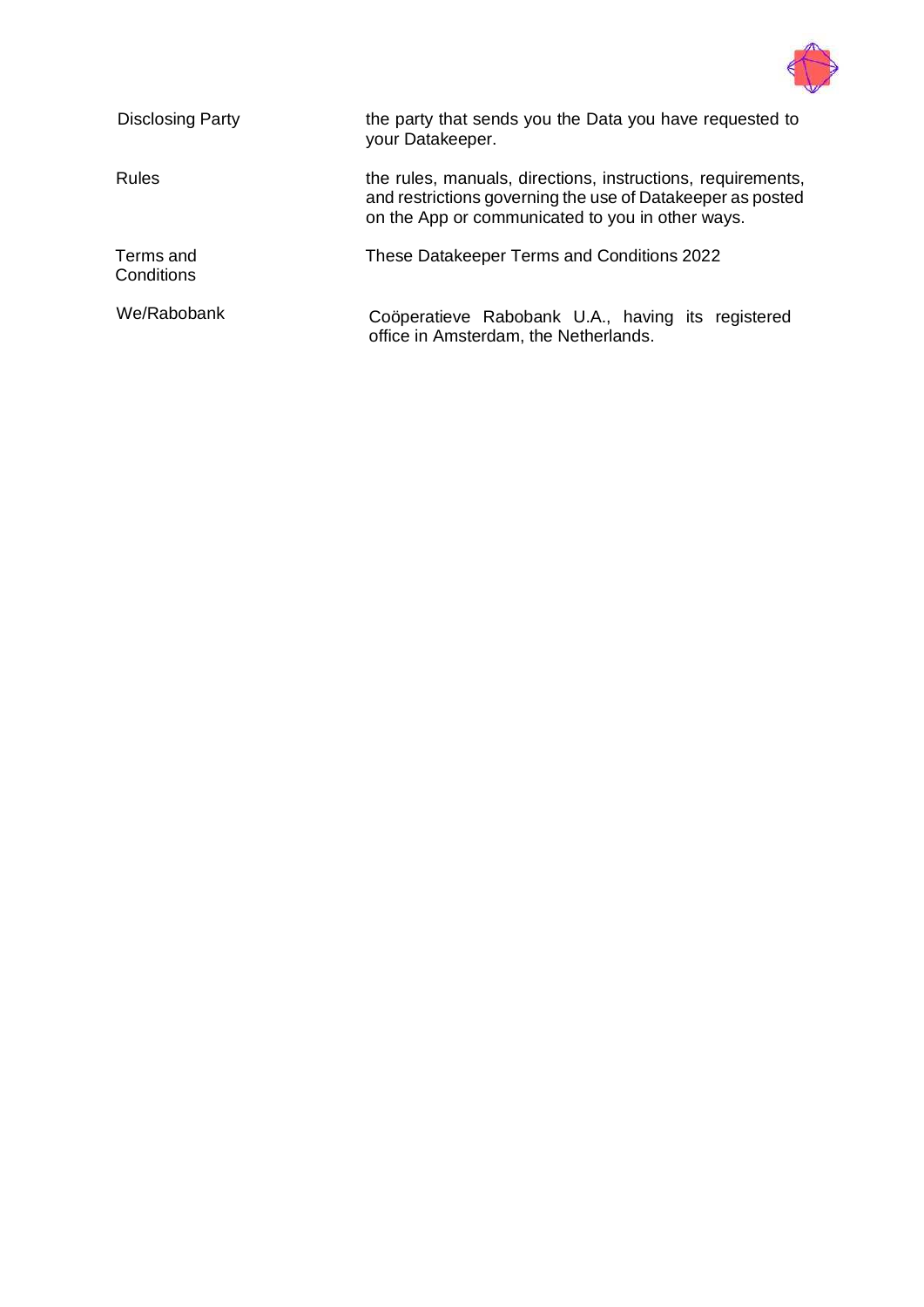

# <span id="page-3-0"></span>**Section 2: The rules that apply to the Datakeeper service**

## **2.1 Using the Datakeeper service**

If you enter into an agreement with us for the use of the Datakeeper service, you may use the service for personal purposes only.

#### **2.2 Information about the Datakeeper service**

- 1. In our App and in Section 4, you will find information about the different uses of the Datakeeper service.
- 2. If we send you an agreement or amendment via the Datakeeper service, you will need to make sure that you can access the (amended) document in some other way as well. You may, for example, want to print this Agreement or store it on your Device.
- 3. We may provide you with information via the Datakeeper service, for example about the Datakeeper service that you have purchased from us. This is explained in more detail in the 'Information' section.

#### **2.3 What you need to use the Datakeeper service**

- 1. You will need a Device, the Datakeeper App and security code to use the Datakeeper service.
- 2. You will also need to create an account as described in the App.

# **2.4 Rules**

You are required to comply with our rules. These rules may concern (the safe use of) the Datakeeper service, security code or the (safe) use of your Device. But they may also be about limits or specifications for your Device, which you need to use the Datakeeper service. Rules may be temporary in nature.

#### **2.5 Changes to the rules**

We may change or replace the rules for the Datakeeper service. We will inform you of new or changed rules, for example via the App, by email, or through an amendment of the applicable Terms and Conditions.

## **2.6 Using the Datakeeper for performing legally binding acts with third parties**

1. If this option is available, you may use the Datakeeper to enter into agreements or perform other legally binding acts with a Receiving Party, such as taking out insurance from an insurer via the Datakeeper, or purchasing or renting goods from a Receiving Party via the Datakeeper, if we have agreed that you may do so.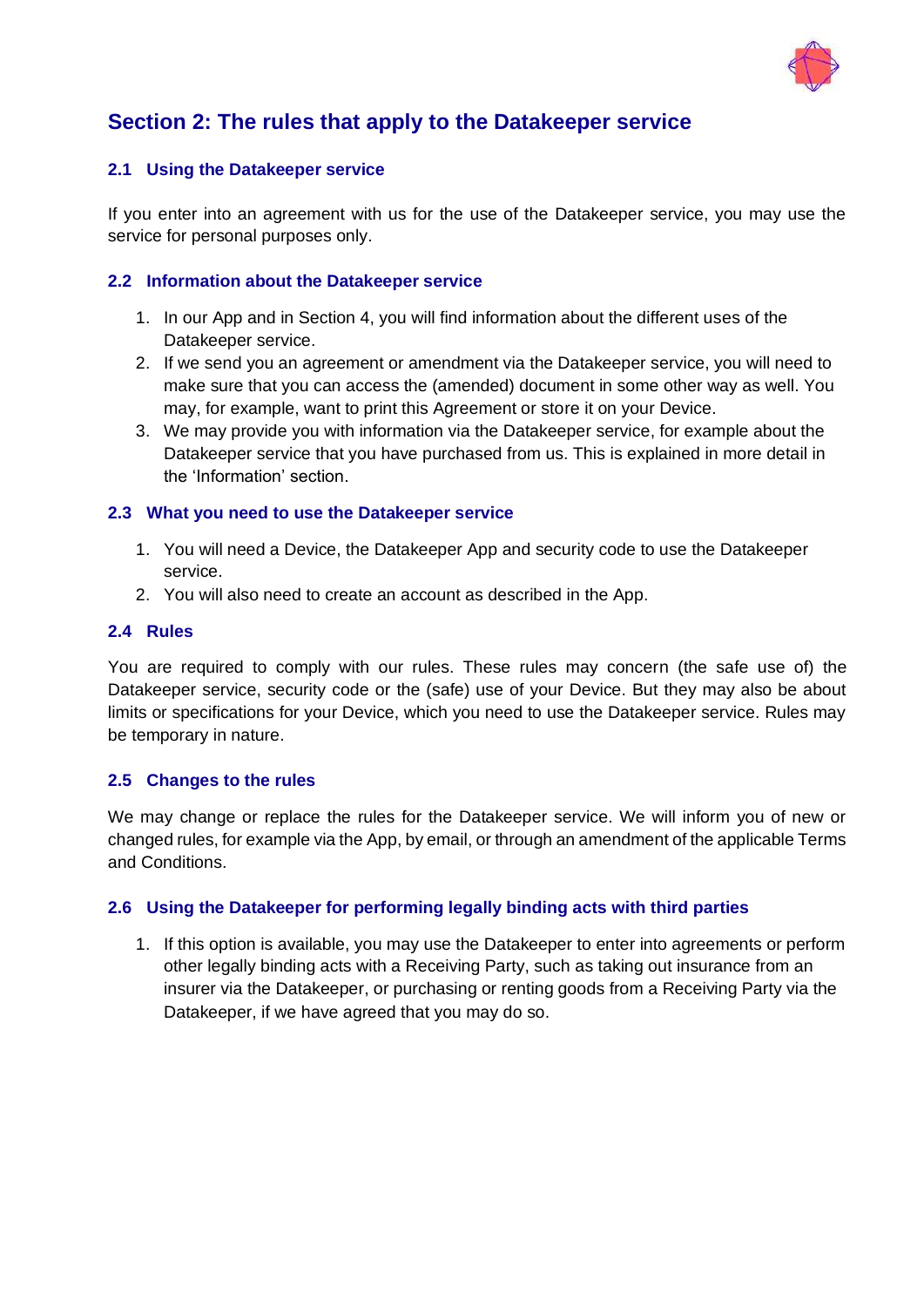

2. If you use the Datakeeper to make arrangements with a Receiving Party, we will not be a party to those arrangements, nor do we accept responsibility or liability for complying with or providing proof of those arrangements between you and the Receiving Party.

# **2.7 Bound by legally binding acts**

1. If your Device, biometric characteristic and/or security code have been used to perform legally binding acts, including acts of disposition, via the Datakeeper service, then such acts are binding on you.

Legally binding acts include requesting and forwarding Data from the Disclosing and Receiving Parties.

- 2. You are also bound by legally binding acts performed by another person through the Datakeeper service using a Device, biometric characteristic or security code on your behalf.
- 3. You are not bound by legally binding acts performed using your Device, security code or biometric characteristic as soon as you have reported an incident involving your tool to the helpdesk referred to in the 'Helpdesk' section. However, this will not affect the validity of legally binding acts performed before the incident was reported.
- 4. We can agree on new ways to carry out legally binding acts with you. You will then be bound by any legal acts you perform in this manner. This also applies if someone else uses this new method on your behalf.

## **2.8 Acts performed using a biometric characteristic**

As and when the Datakeeper service supports this option, you may register a biometric characteristic for use on your Device. The App provides information on Devices that support biometrics.

## **2.9 Notifications**

- 1. If an incident has occurred involving your Datakeeper, Device or security code, notify the helpdesk referred to in the `Helpdesk' section as soon as possible. When requested, you must also report the incident to us in writing.
- 2. Other notifications must be sent by email to the helpdesk referred to in article 'Helpdesk', unless we instruct otherwise.
- 3. If we want to inform or notify you about something, we will determine the manner in which this will be done. We may also choose to inform or notify you via the App only, in which case we would not need to do this in any other way.

#### **2.10 Blocking a security code, Device or Datakeeper service**

1. We may block the security code, biometric characteristic, Datakeeper or Device used by you to access Datakeeper services. We may do so if we consider this to be necessary. We will exercise this right with due care and only for security reasons or in the event of unauthorized use, fraud or suspicion of fraud, or a significantly increased risk that you will be unable to fulfill your obligations under the Agreement.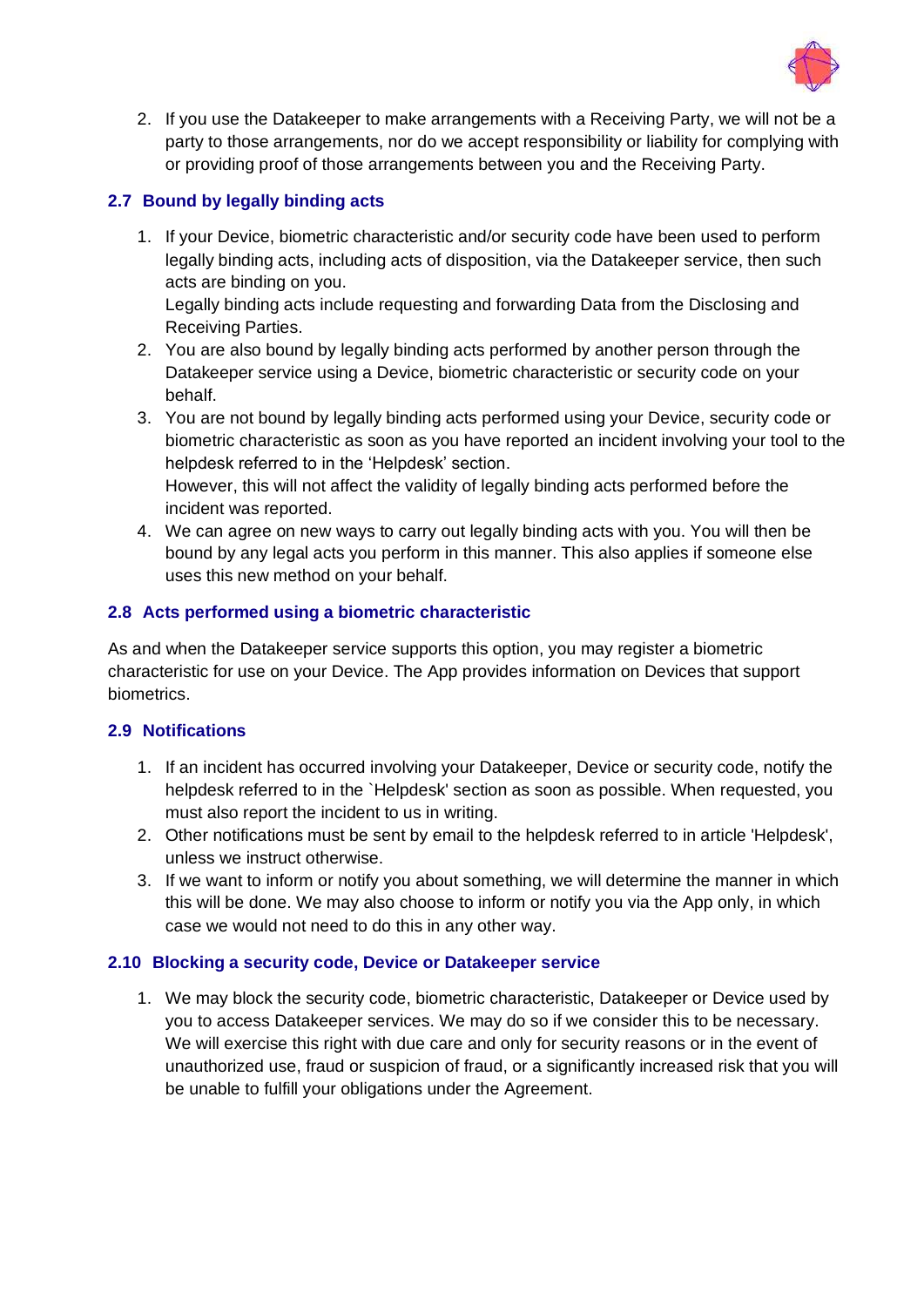

- 2. We may decide not to carry out a legally binding act performed by you or on your behalf if we have very good reasons for this. Or if circumstances beyond our control (force majeure) prevent us from carrying out the legally binding act.
- 3. We may also choose to (only) block the Datakeeper service, in which case you will not be able to use it.
- 4. If any event described in this article occurs, we will inform you accordingly. However, we are not required to notify you:
	- a. if we have good reasons not to do so. For example, if this is not desirable for security reasons, or it is not permitted, or in order to prevent fraud;
	- B. if the Datakeeper service has been blocked because you entered an incorrect security code three consecutive times;
	- c. if the blocking has had or will have only minimal consequences for you.

# **2.11 Availability of the Datakeeper service**

- 1. We make every effort to keep the Datakeeper service up and running. However, you will need to consider the possibility that the service may sometimes be unavailable. If necessary, you should take measures to prevent or mitigate the consequences if the Datakeeper service is unavailable. You may, for example, want to look for alternative means to exchange Data.
- 2 We will always have the right to disable all or part of the Datakeeper service. We may do so for maintenance purposes, in the event of fraud or suspicion of fraud, or in the event of a fault in the hardware, software or infrastructure. We may also decide not to make certain components of the Datakeeper service available to you.

## **2.12 Modifying or terminating the Datakeeper service**

- 1. We may modify or terminate the options for using the Datakeeper Service at any time.
- 2. We may also terminate all or part of the Datakeeper service.
- 3. We will exercise these rights right with due care and only do so for security reasons, in the event of unauthorized use, fraud or suspicion of fraud, or if we have reason to believe that you will not be able to meet your obligations.
- 4. If possible, we will inform you of this in advance, for example via the App.
- 5. We will inform you of the reason if requested. However, we will not do so if we have good reason not to inform you, for instance to prevent fraud or to protect the safety or interests of other parties.
- 6. We may also terminate the Datakeeper service if you have not used it for an extended period of time. One of the reasons we do this is to ensure that you do not incur unnecessary costs. You will not be notified of this.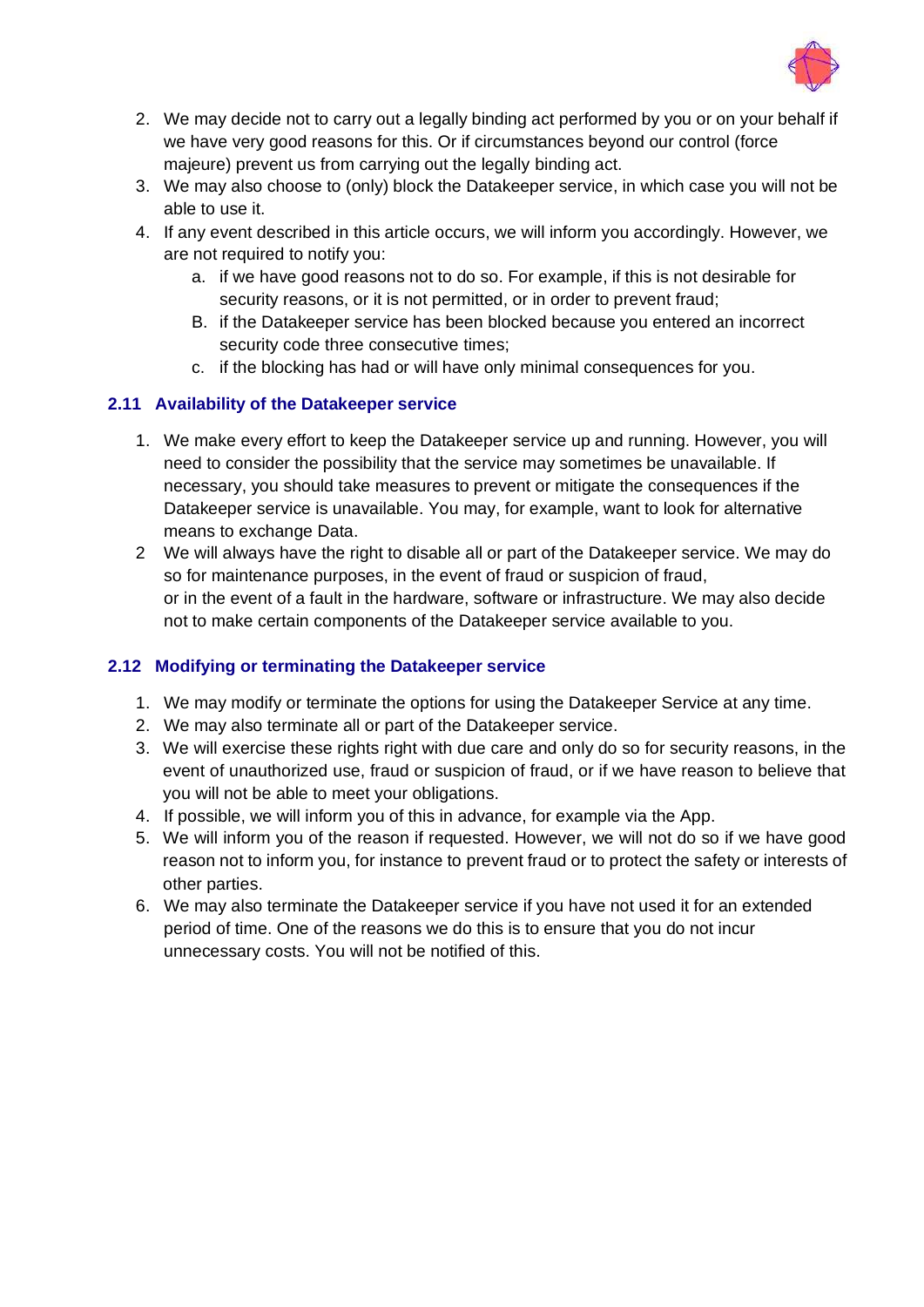

# <span id="page-6-0"></span>**Section 3: How to use the Datakeeper service safely**

#### **3.1 What you need to do**

- 1. Keep your security code secret as it is strictly personal. If you are permitted to choose or change a security code, make sure it is not easy to guess.
- 2. Do not allow others to use your Device to access the Datakeeper service.
- 3. Be sure to keep the Device you use for the Datakeeper service safe and secure. Ensure that your Internet and/or telecommunication services, hardware, software and your Device are suitable and safe for using the Datakeeper service.
- 4. Report incidents directly to the Receiving Party and follow their instructions. The `Helpdesk' section sets out how you can do this.

A number of these safety rules are explained in more detail below.

#### **3.2 Helpdesk**

In the event of an incident with respect to Data you have provided to a Receiving Party, you must contact that Receiving Party's helpdesk.

In the event of an incident involving the **Datakeeper Wallet**, you must contact the Datakeeper helpdesk at [info@datakeeper.nl.](mailto:info@datakeeper.nl)

If you have incurred any loss or damages due to an incident, promptly report the incident to the police, and provide a copy of the police report to the Receiving Party at the latter's request.

## **3.3 Top tips for secure use of your biometric characteristics**

The following safety rules apply to the use of biometric characteristics, provided such service is offered in the App.

- 1. You are not permitted to use the biometric characteristics if another individual's biometric characteristics are stored on your Device. Please check your Device before registering your biometric characteristics. You are responsible for ensuring that this is not the case.
- 2. If you know or suspect that something is wrong, promptly disable our Apps and report the incident to the helpdesk referred to in the `Helpdesk' section.
- 3. In some cases, the Device may be used by people who have strongly similar biometric characteristics, such as twins. A twin brother or sister may therefore also be able to use your Device, even if only your biometric characteristics are registered on it. Therefore, do not lend your Device to others as you are responsible for any activity that is carried out on it.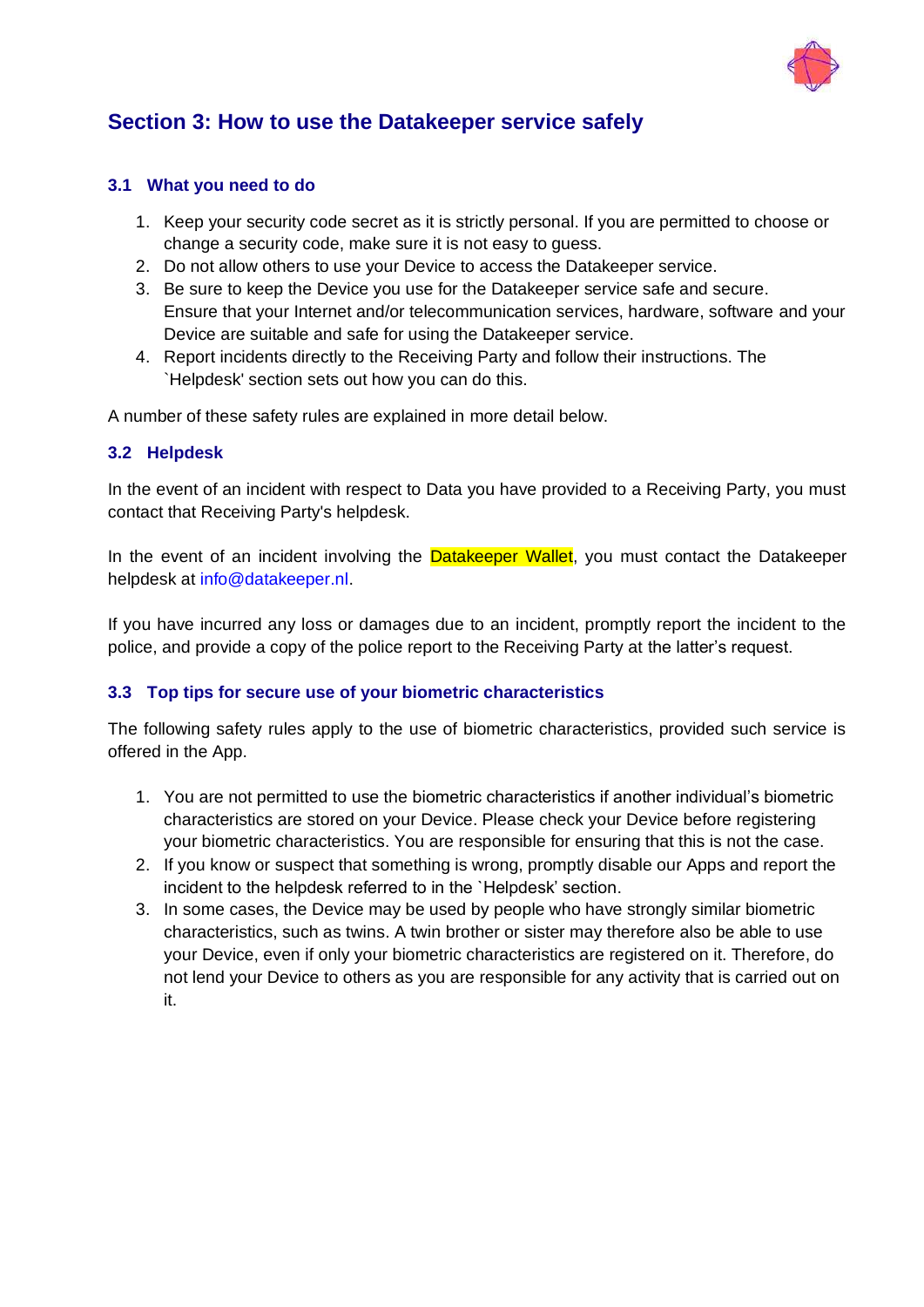

#### **3.4 Top tips for secure use of a Device**

If you are using a Device to access the Datakeeper service, you must lock it with a security code to prevent others from accessing the service.

If you no longer have your Device, because it was lost or stolen, or you know or suspect that someone else knows your security code, or that your Device has been used to access the Datakeeper without your permission, or if strange things occur when you use the Datakeeper service on your Device, call the helpdesk. You can terminate the Datakeeper service by deleting it from your Device. However, bear in mind that the data stored in the Datakeeper will also be deleted.

#### **3.5 Using Internet and/or telecommunication services, hardware, software, and security**

- 1. It is your responsibility to arrange all Internet and/or telecommunication services, hardware (including a Device) and software needed to use the Datakeeper service.
- 2. Every precaution must be taken by you to ensure that the use of these Internet and/or telecommunication services, hardware, security features, and software will not cause any harm to us or a third party.
- 3. In addition to the software referred to in this article, we may provide software or arrange for software to be provided to offer added security for the data connection. If we do, you will be required to install and use the software. Under no circumstances will Rabobank be liable for the use and/or adverse effects of this software.

#### **3.6 Rules for using the App**

The following rules apply to the use of the App.

- 1. Before installing the App, check that it is our App.
- 2. You may use the App only for the purpose for which it is intended. You are not allowed to copy or modify the App or make it available to a third party.
- 3. If you are no longer using the App or are no longer permitted to do so, you must delete it from the Device. The same applies if you are selling the Device or no longer using it for any other reason.
- 4. When requested, you must install a new version (update) of our App.
- 5. Neither we nor any third party we engage will be liable for any damages, direct or indirect, resulting from the use of the App, or faults or errors in the App or updates, or caused by the App or update not working properly in combination with your Device, which may, for example, be the case if the memory of the Device is full.
- 6. These Terms and Conditions (including their amendments) will remain in effect as long as you continue to use our App.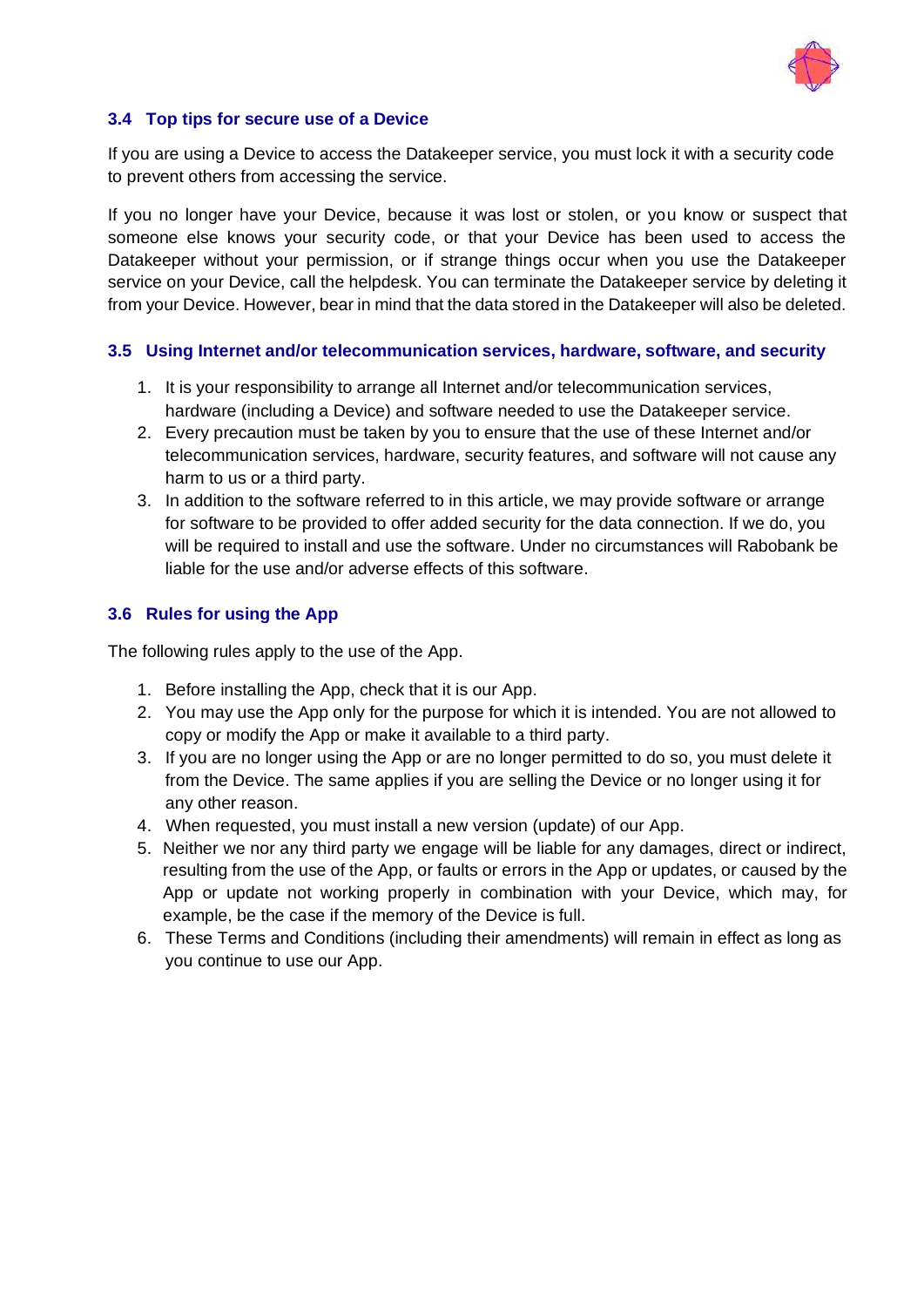

# <span id="page-8-0"></span>**Section 4: The Datakeeper service**

# **4.1 Properties**

- 1. The Datakeeper service allows you to request data from Disclosing Parties and exchange it with Receiving Parties in the personal environment on your Device, your Datakeeper. The Datakeeper environment is provided by Rabobank.
- 2. You can use the Datakeeper if you have installed the App on your Device and Rabobank has accepted you as client after your registration.
- 3. The Datakeeper and the associated security code are strictly personal and may not be given to or used by any other person at any time.
- 4. You have sole discretion in choosing the Disclosing Parties you wish to receive Data from and the Receiving Parties you wish to forward the Data to via your Datakeeper.
- 5. For the secure transmission of Data, the Disclosing and Receiving Parties will use a digital key that will enable them to communicate with your Datakeeper via an API at your request. You will not see the digital key on the screens to which you have access.
- 6. Rabobank is not responsible for the Disclosing Party's actions, which are necessary for enabling you to receive the documents you requested in your Datakeeper, nor does it accept responsibility for or guarantee the accuracy and suitability of the Data you send from your Datakeeper to the Receiving Party.
- 7. Rabobank is not responsible for the Receiving Party's actions, which are necessary for enabling you to send the documents you requested from your Datakeeper to the Receiving Party, nor does it accept responsibility for or guarantee the decisions the Receiving Party makes with respect to you upon receipt of your Data from your Datakeeper.
- 8. It is the responsibility of the Disclosing and Receiving Parties to comply with applicable laws and regulations, including personal data protection laws. Rabobank is neither responsible for nor guarantees this.
- 9. If you no longer want a particular Disclosing Party and/or Receiving Party to send or receive Data via your Datakeeper, for example, because you feel that it is not handling your data properly, you may deny that Disclosing Party and/or Receiving Party access to your Datakeeper.
- 10. We cannot retrieve (requests for retrieving) Data that has already been provided to a Disclosing and/or Receiving Party, nor can we reverse other acts after they have been performed. As such, you should contact the Disclosing and/or Receiving Party to discuss the options available for doing so.
- 11. In the App's history menu, you will find an overview of the previous requests and transmissions you have made with your Datakeeper.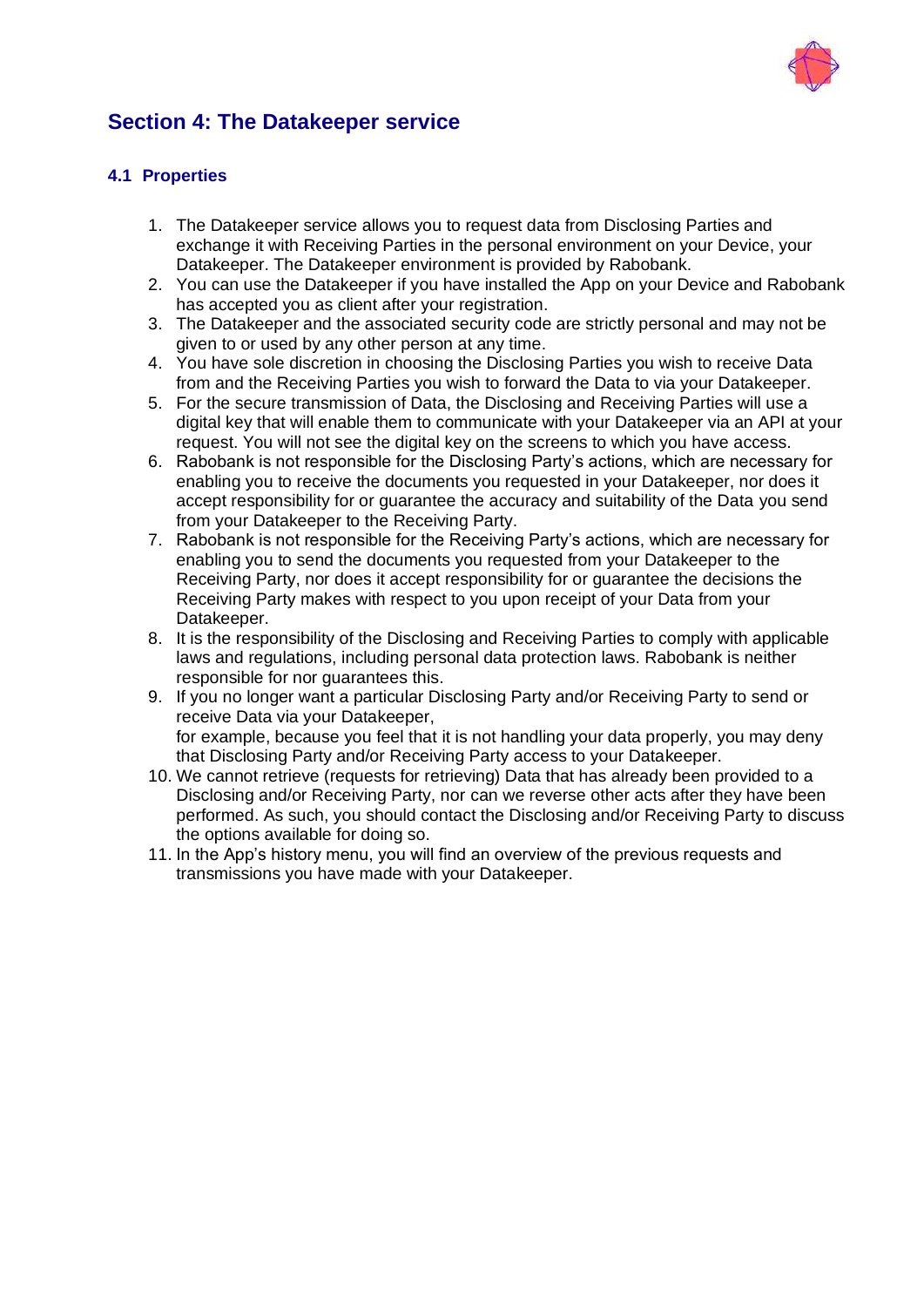

# <span id="page-9-0"></span>**Section 5: End of Agreement**

#### **5.1 Notice of termination of the Agreement**

- 1. You may terminate the Agreement at any time without notifying us of the termination. We will regard your deletion of the App from your Device as the notice of termination. The Agreement will remain in force as long as the App is on your Device.
- 2. We may terminate the Agreement at any time subject to a 30-day notice period. The Agreement will terminate on expiry of this notice period.

## **5.2 Right of suspension**

- 1. After notice has been given to terminate the agreement, we may suspend your use of the Datakeeper service, whereby you will no longer be able to use the service.
- 2. We may also suspend your use of the Datakeeper service if you fail to fulfill any of your obligations under the Agreement, or if the law so permits or in special circumstances.
- 3. The following examples qualify as special circumstances under which we may suspend your use of the service:
	- a. If we have doubts about whether you are authorized to use the Datakeeper service.
	- b. If we have doubts about the validity of a legal act performed via the Datakeeper service.
	- c. If there are prospective sanctions, such as possible embargoes on certain countries.

## **5.3 Termination**

*In the following cases, we may terminate the Agreement without giving you prior notice*.

- 1. You have been declared bankrupt.
- 2. You have been granted a moratorium on payments.
- 3. You have entered into a debt rescheduling arrangement as provided by law.
- 4. You have entered into an insolvency arrangement.
- 5. Or if a petition has been filed for any of the foregoing.

This also applies if similar facts or circumstances arise under foreign or international law.

*In the following cases, we may terminate the Agreement but will give you prior notice, if possible.*

- 1. You fail to meet any of the following obligations and are unlikely to meet those obligations in the foreseeable future:
	- a. an obligation under the Agreement;
	- b. any other obligation to us;

c. an obligation under an agreement you have entered into with a third party for the use of the Datakeeper service.

In all cases, foreseeable includes any situation where you inform us that you are no longer able to meet your obligations.

2. An event occurs that negatively impacts our relationship with you or compromises our integrity or reputation. For example: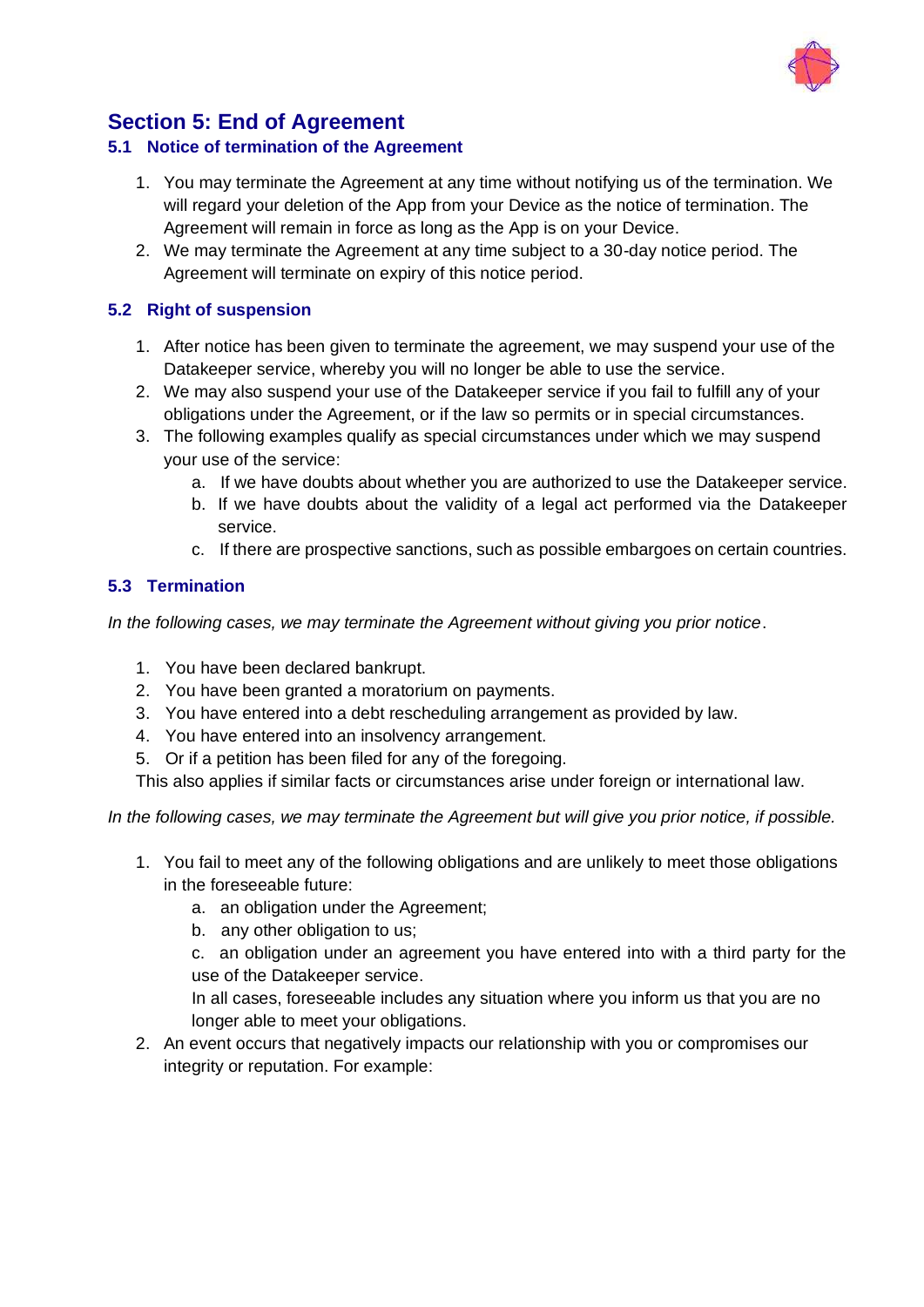

- a. If you act in violation of any laws or regulations;
- b. If our relationship with you, or any act or omission on your part, prevents us from complying with the laws and regulations that apply to us;
- c. If, in our opinion, our relationship with you poses a threat to our integrity or reputation or the integrity or reputation of the financial sector;
- 3. Some other event occurs that qualifies as a ground for termination. Events of this kind may have been defined as such in the Agreement, these Terms and Conditions or any other terms and conditions applicable to the Agreement. For example:
	- a. The circumstances relating to you:
		- you have died, are presumed to have died, or have gone missing;
		- the courts appoint a guardian to care for your person or property or an application is made for a guardian to be appointed;
		- all or part of your assets are attached or otherwise used to recover a claim;
		- you move all or part of your business to another country;
		- you leave the country where you are established or live;
		- you no longer have a known place of domicile, residence or establishment. This also applies to similar facts or circumstances recognized as such under any foreign legal system.
	- b. Incorrect or unlawful information or statements provided by you:
		- you provide us or others with inaccurate or incomplete information;
		- you withhold, destroy or manipulate information or do so about other facts that may cause us harm;
		- you have made an incorrect statement in the Agreement, in these Terms and Conditions or in other terms and conditions applicable to the Agreement.

#### **5.4 Consequences of terminating the Agreement**

- 1. When the Datakeeper service is terminated, you can no longer access the information and Data that we have provided to you via the Datakeeper service, including information, data and documents that you have received from a Receiving Party in the Datakeeper. It is your responsibility to take measures to ensure that you can always access the information and Data you need by other means.
- 2. If the Agreement or the Datakeeper service has been terminated, we are under no obligation to carry out the legally binding or other acts that you have instructed us to carry out.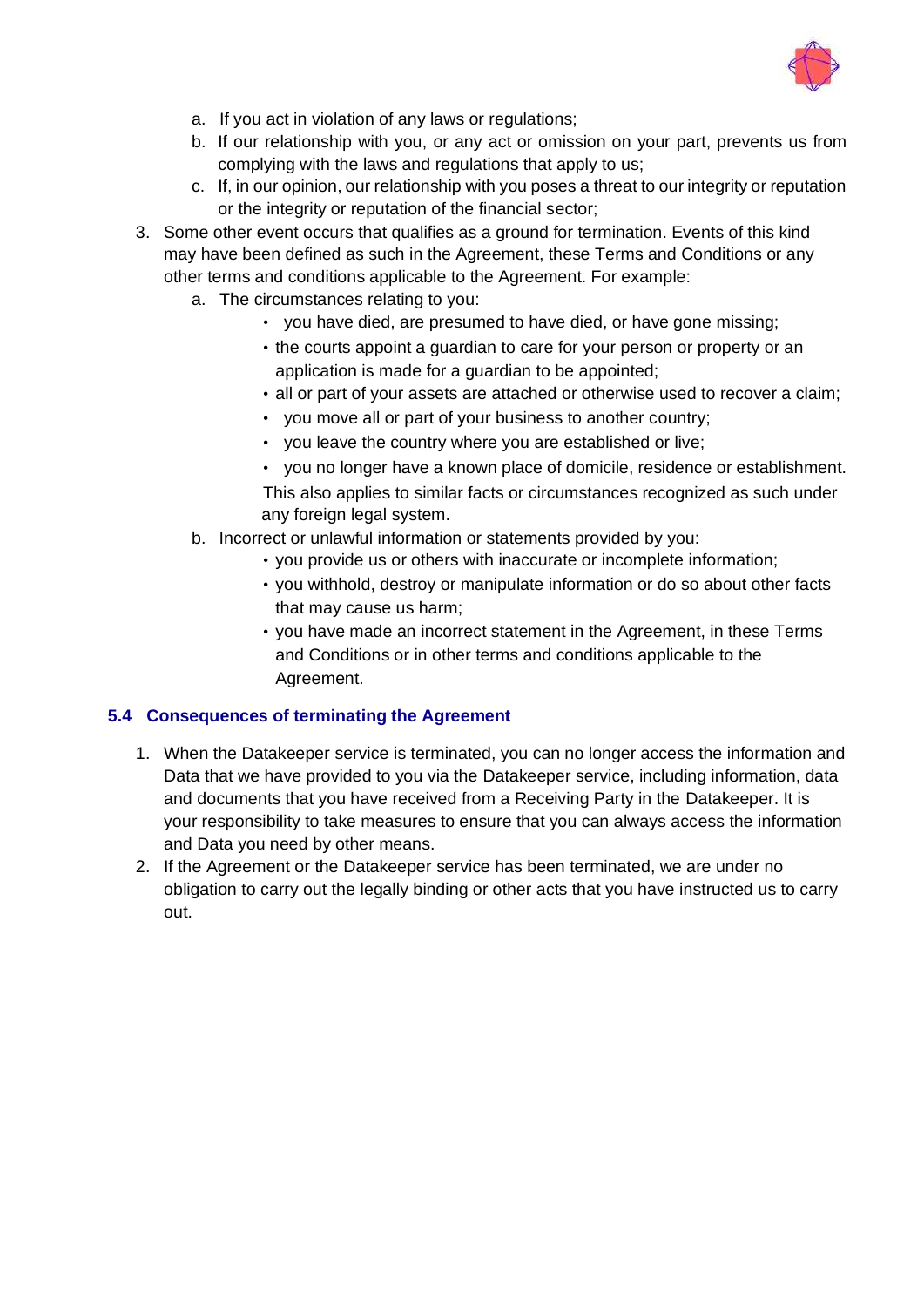

# <span id="page-11-0"></span>**Section 6: Other arrangements made with you**

# **6.1 Charges**

- 1. We may charge a fee for making the Datakeeper service available to you and/or for the use of the Datakeeper service. We may also charge a fee for legally binding or other acts that you carry out via the Datakeeper service. These fees are shown in the list of fees in the App.
- 2. We may adjust our fees. If we do, we will inform you of this, either via the App or by email, at least 30 days before the new fees go into effect.

## **6.2 Information**

#### *We will provide you with relevant information including information about:*

Use of the Datakeeper service.

#### *How information will be provided*

- 1. You will be automatically notified when a message arrives in the App.
- 2. If you believe that the information is inaccurate or incomplete, you must inform us of this immediately.

#### *Who we may disclose information to*

We may disclose information about you, the Agreement, rights arising under the Agreement, if and to the extent that there is a lawful basis for doing so under applicable privacy laws, without restriction to:

- 1. a national, foreign or international government body; and
- 2. other Rabobank group companies in order to do our job as best we can. For example:
	- a. to fulfill our obligations to you;
	- b. to keep our business operations as efficient as possible (for example to centralize our customer acceptance policy at group level); and
	- c. to give you the best possible advice.
- 3. We may also transfer all your personal information and data to our legal successor.

#### *Personal data*

1. We will process your personal data. Our Privacy Statement describes the practices of Rabobank and other group companies for collecting, using, retaining, protecting, disclosing, and transferring your personal data. The Privacy Statement is published on our App.

We may also arrange for your personal information and other data to be processed abroad, if and to the extent that there is a lawful basis for doing so under applicable privacy laws (including the GDPR). This may mean that your personal data will be shared with other parties in countries that do not provide the same level of protection for personal data that is required by the European Union. If that is the case, we will make arrangements with the parties in those countries with whom we share your personal information in order to ensure an adequate level of protection that is essentially equivalent to European standards.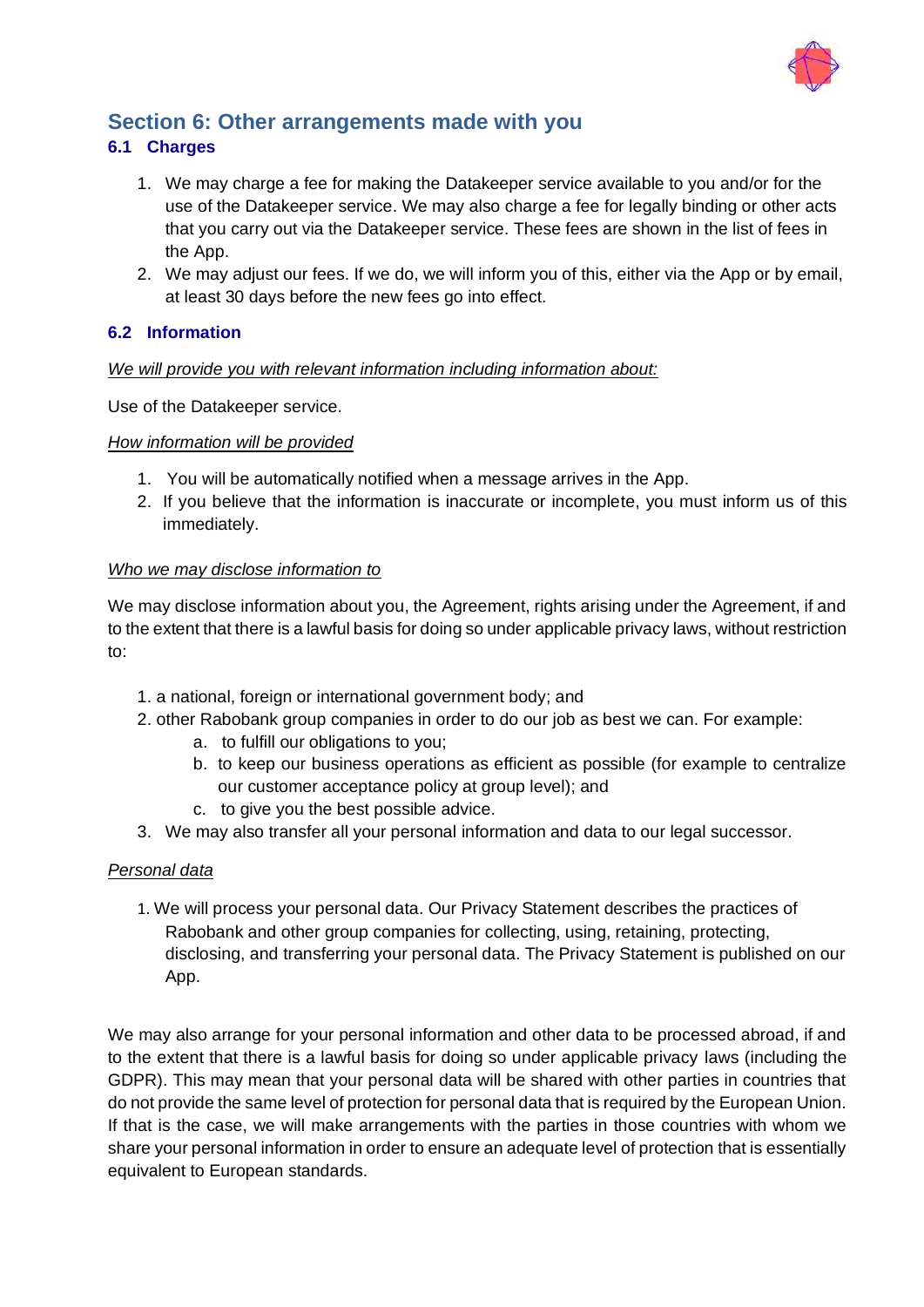

If your personal data is processed and stored in a country where the level of data protection is not equivalent to European standards, your personal data may be subject to investigation by the competent national authorities of the countries where such data is stored.

# **6.3 Our data retention practices**

- 1. We may collect and retain additional (empirical) data about your use of the Datakeeper service for security or other reasons. We may also retain (empirical) data about the use of the Internet (such as IP addresses), hardware (such as your Device), software, and sessions on our systems.
- 2. This data will be used to improve the security of the Datakeeper service, the safe use of the Internet, and to tailor our services to your needs.
- 3. We may ask you for additional information about the hardware and Devices you use. We may use such information to prevent, identify and combat fraud with the Datakeeper service. We may share it with other parties, including banks, public or private investigation agencies or third parties that we engage in order to help make Internet use safer.

# **6.4 What information you should provide to us**

- 1. If your situation has changed, or if you expect it to change, you must notify us immediately if this could be important to us, for example if you have a new address or a petition has been filed for your bankruptcy.
- 2. If an event that qualifies or could qualify as a ground for termination occurs, you must inform us of this immediately, thereby stating the possible consequences that this might have.
- 3. If we ask you for information, you must provide it immediately in the manner requested, which may also include documents. We may ask for such information for the purposes of complying with statutory requirements, for instance. We may also request such information from other parties.
- 4. If you provide or are required to provide us with information, you must do so in a timely, complete and truthful manner, without withholding any relevant facts and circumstances so that we can gain a realistic picture of the situation.
- 5 If we ask you to provide additional information and you fail to do so, this may have consequences for the services we provide to you, including (temporary) suspension of access to the Datakeeper service or termination of the Agreement between Rabobank and you.

## **6.5 Proof of identity and client due diligence**

- 1. When requested, you must provide a valid proof of identity that we deem to be satisfactory.
- 2. In addition, you must provide us with information so that we can fulfill our obligations under sanction and tax laws.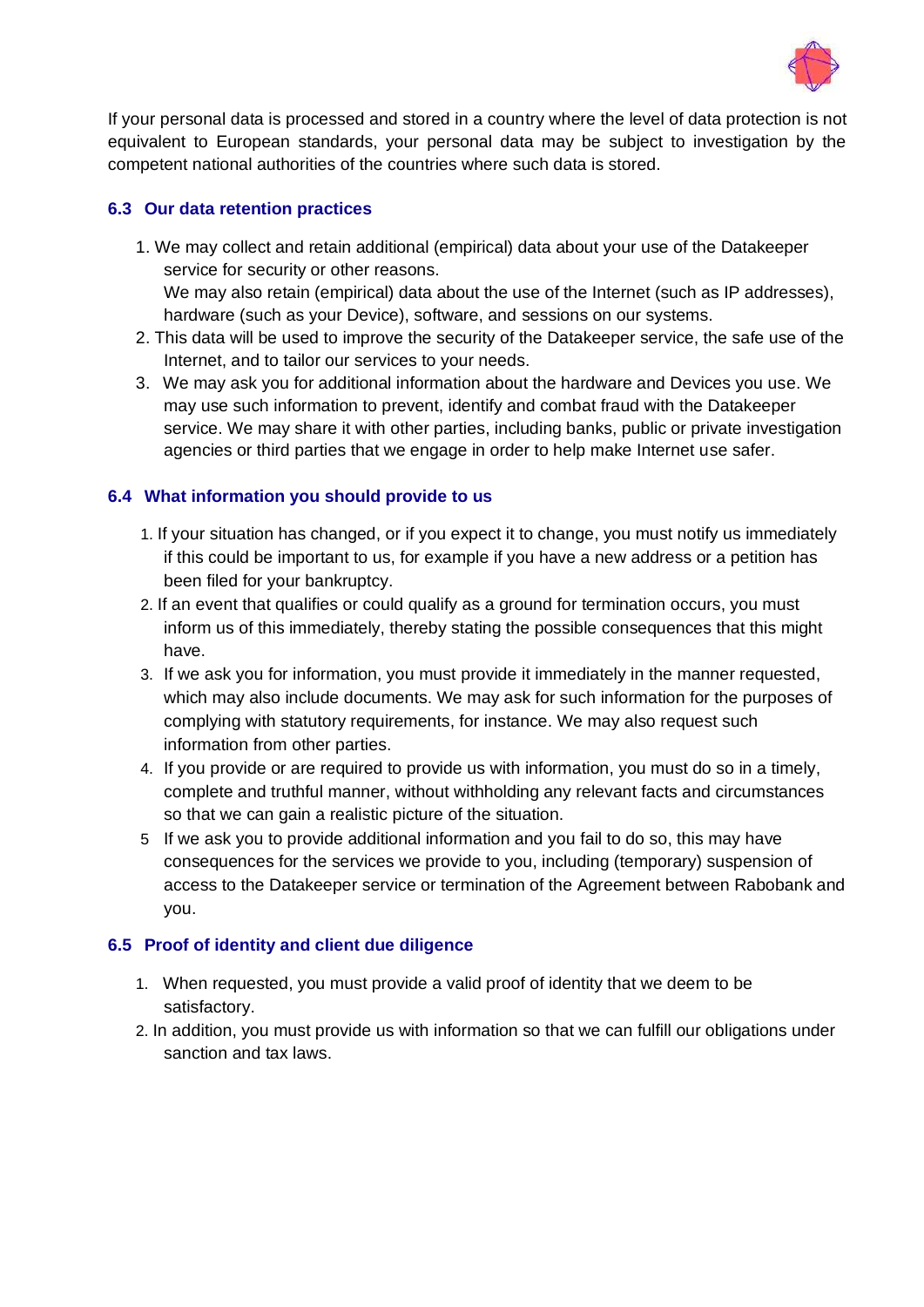

3. These obligations to provide information apply in addition to other obligations you have to provide us with information.

# **6.6 Liability for loss or damages**

- 1. Our liability to you is limited to the direct damages or loss you incur. As a rule, we will not compensate you for any indirect loss or damages. Direct loss or damages are defined as: a. any undue fees or interest that you have paid to us; and
	- b. any interest that we should have paid to you (if we had complied with our obligations).

The amount to be compensated will be limited to two hundred and twenty-five euros (€225) for each breach and for each series of related breaches.

- 2. We are not liable for indirect loss or damages, such as lost profits, loss or damages resulting from business interruption or consequential damages.
- 3. Under no circumstances does Rabobank accept liability for any loss or damages, direct or indirect, resulting from:
	- a. faults or errors in:
		- infrastructure (such as power supply systems); or
		- telecommunication connections (such as (cell) phone and (mobile) internet connections); or
		- hardware, tools and/or software provided by Rabobank or a third party, except in the event of a willful act or omission or gross negligence on our part.
	- b. measures imposed by a national, foreign or international government body;
	- c. measures imposed by the regulatory authorities; or
	- d. labor disputes involving a third party or own staff.
- 4. In the event that we exercise due diligence in selecting and engaging third parties to execute the Agreement, we will not be subject to any liability for any act or omission on the part of such parties.

## **6.7 Proof**

Our records serve as conclusive proof in our relationship with you. This also applies to records of the third parties we have engaged.

#### **6.8 What happens in the event of a merger, demerger, or assignment of contract**

- 1. We may become subject to a merger or demerger. If that is the case, our legal successors may jointly and severally:
	- a. exercise all our rights and powers against you, and
	- b. fulfill all our obligations to you.
- 2. We may transfer, in whole or in part, the legal relationship with you, including all rights and ancillary rights arising from it, to another party. This is referred to as assignment of contract. You may not transfer your legal relationship with us to another party.
- 3. In the event of an assignment of contract as regards this legal relationship, our legal successors may jointly and severally:
	- a. exercise all our rights and powers against you; and